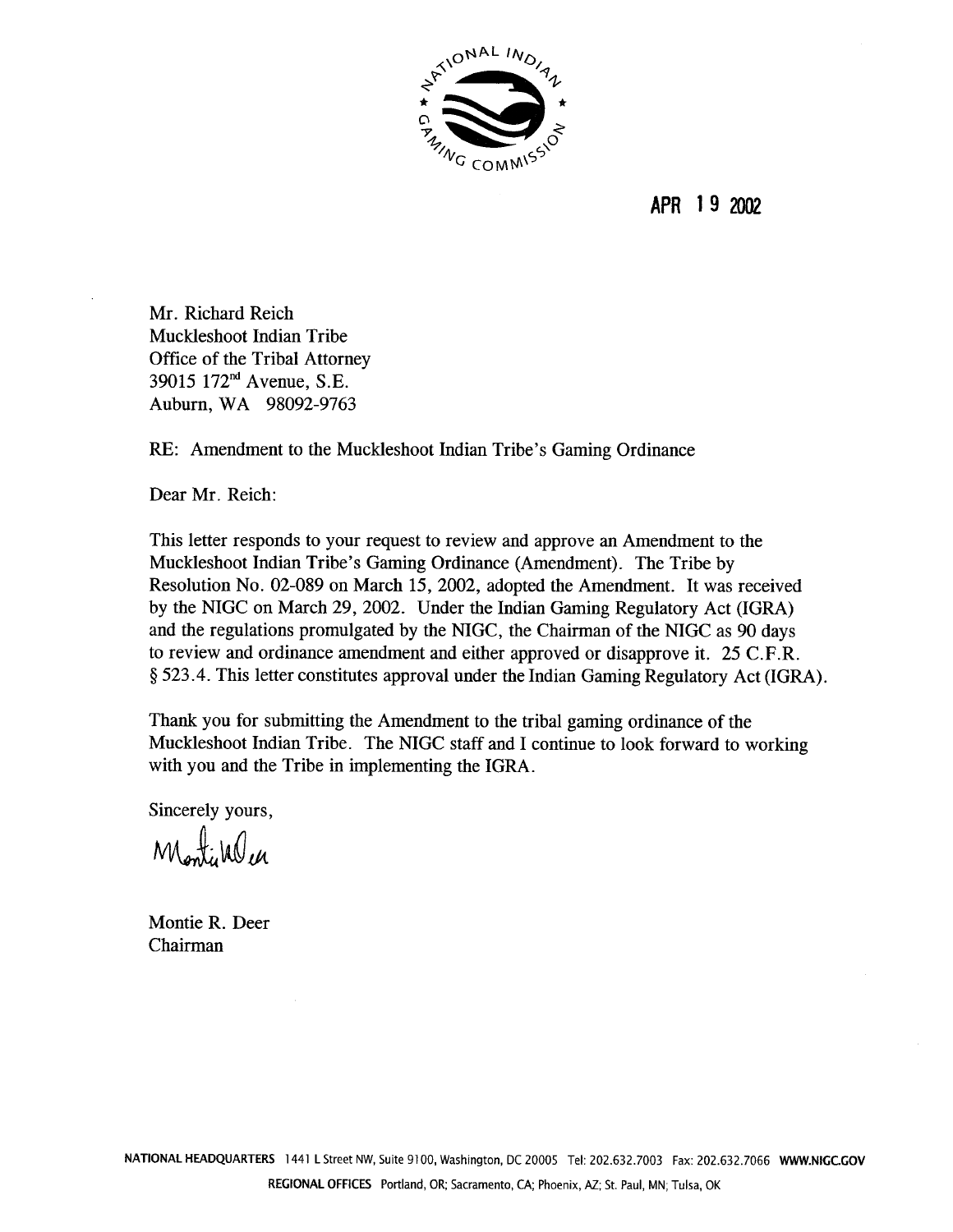

# **Muckleshoot Indian Tribal Council**

**39015 172nd Avenue S.E. Auburn. Washington 98092-9763 (253) 939-3311 Fax (253) 931-8570**



*Panis 29* 

## ORDINANCE NO.  $\alpha$  2 - 0  $\beta$  9

### **TO AMEND THE MUCKLESHOOT GAMING ORDINANCE**

**WHEREAS, the Muckleshoot Indian Tribal Council is the duly constituted governing body for the Muckleshoot Indian Reservation by the authority of, and is herein acting solely pursuant to, its constitution and by-laws approved May 13, 1936, by the Secretary of the Interior, and as amended June 28, 1977, and not pursuant to its Indian Reorganization Act Corporate Charter ratified October, 31, 1936; and**

**WHEREAS, the Muckleshoot Indian Tribal Council has previously enacted the Muckleshoot Gaming Ordinance concerning the regulation of gaming on the Muckleshoot Indian Reservation; and**

**WHEREAS, the Muckleshoot Indian Tribal Council wishes to amend the Muckleshoot Gaming** Ordinance so that it is not required that a member of the Tribal Council be one of the members of **the Muckleshoot Gaming Commission;**

**NOW THEREFORE BE IT ENACTED by the Tribal Council of the Muckleshoot Indian Tribe that the attached amendment to the Muckleshoot Gaming Ordinance is hereby approved.**

### **CERTIFICATION**

As Secretary of the Muckleshoot Indian Tribal Council, I hereby certify that the above resolution was adopted at a  $\frac{3}{2}$ **e**  $\frac{1}{5}$  **c h a**  $\frac{1}{2}$  **c h**  $\frac{1}{2}$   $\frac{3}{2}$  **c**  $\frac{1}{2}$  **c**  $\frac{1}{2}$  **c**  $\frac{1}{2}$  **c**  $\frac{1}{2}$  **c**  $\frac{1}{2}$  **c**  $\frac{1}{2}$  **c**  $\frac{1}{2}$  **c**  $\frac{1}{2}$  **c**  $\frac{1}{2}$  **c <sup>11</sup> a~ ~ , ~OO2, held on the Muckleshoot Indian Reservation, Auburn, WA, at which <sup>a</sup> quorum** was present by a vote of  $\mathcal{L}$  for,  $\mathcal{L}$  against, and  $\mathcal{L}$  abstentions.

 $\gamma$ ormor En le **Norma Eyle Secretary**

**John Daniels,**

**Chairperson**

**Resolution No. ~ Page -**